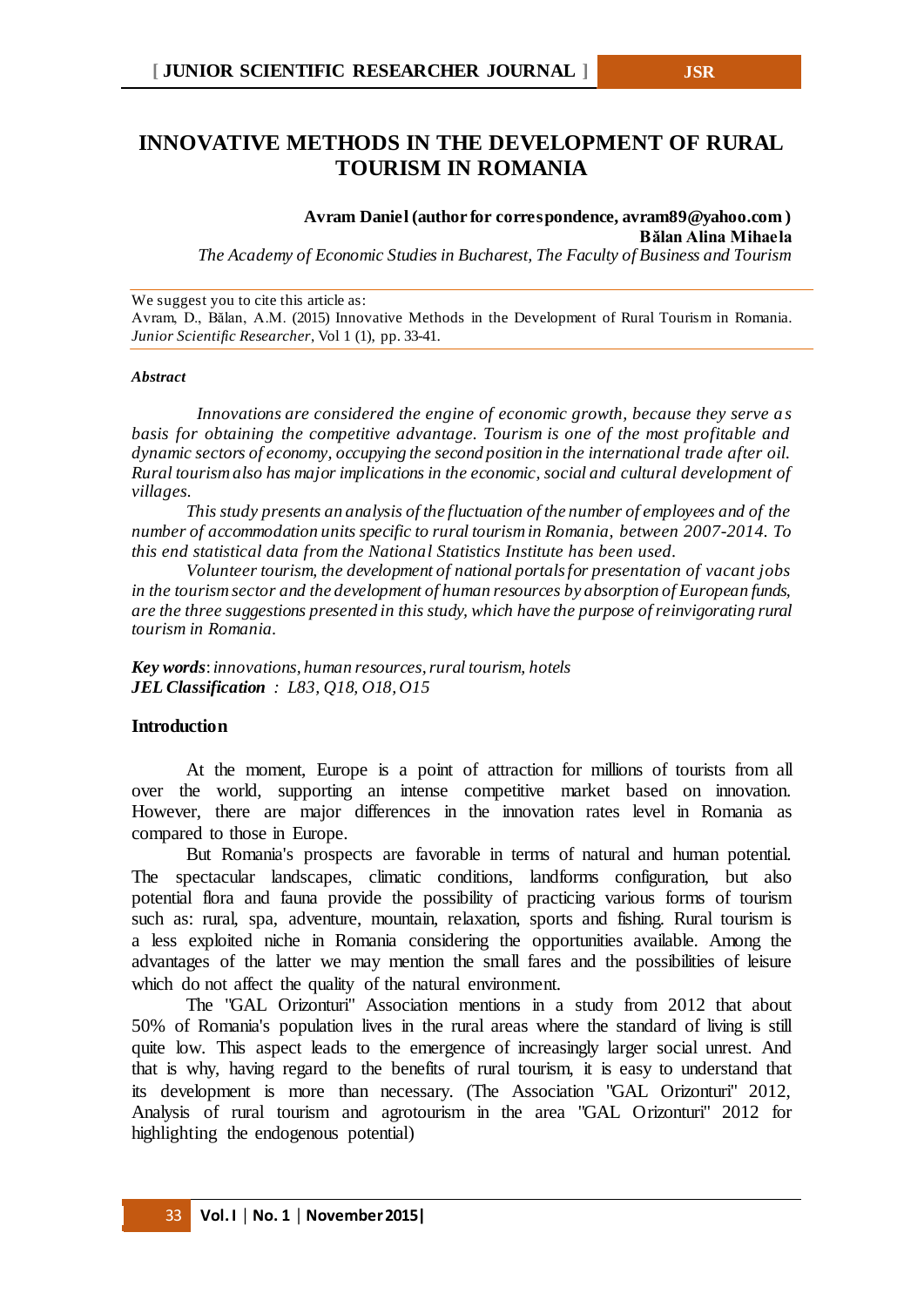#### **Analysis of the specialized literature**

The term of *rural tourism* has been defined in several ways over time. In 2008, Nistoreanu has defined rural tourism as being "a concept that includes all tourist activities taking place in rural areas" (Nistoreanu, 2008, p. 20). The World Tourism Organization, describes rural tourism as "a form of tourism which includes any tourism activity organized and conducted in the rural area by local people, exploiting local tourism resources (natural, cultural, historical and human), as well as the facilities, tourist structures, including agrotourism pensions and farms" (Soare and Costache, 2013, p. 128).

Stănciulescu, Lupu and Țigu (2002, p. 180) define in the paper entitled "Lexicon of touristic terms" the term of *rural tourism* as being "a form of tourism focused on destinations in the rural area, featuring a functional structure of accommodation and other heterogeneous services."

Tourism demand for visiting rural areas increases regularly for the villages with a rich heritage in resources and traditions, leading to the preservation of trade and local services. Although rural tourism is currently in full expansion, the accurate assessment of tourist traffic in this industry is quite arduous (Niţă and Niţă, 2008, p. 99).

Life in the villages must hence adapt to the tourist activities, without a destabilization of the local daily life taking place (Bran, 1997, p. 95). Economic implications of rural tourism development have a positive effect particularly on local people, this implying the creation of new employment opportunities and also a market expansion for their own products. However, rural tourism influences the social, cultural and environmental aspects as well, specialists in the field indicating that changes may occur in the scale of the inhabitants' values, or in the lifestyle or in the community structure (Botezat, 2009).

In Romania, in 1972, the Research Center for the Promotion of International Tourism has identified and selected 118 representative villages which could be placed in the domestic and international tourism circuit . Of these, only 14 have been declared a year later as being tourist villages, among them being found: Lereşti and Rucăr from Argeş, Fundata and Şimea from Braşov, Sibiel from Sibiu, Tismana from Gorj (Cândea and Simion, 2007, p. 215).

For the purposes of rural tourism, the local community (population, associations and local governments) must have knowledge of the effects that the development of a tourism activity generates on economic, cultural and social levels, and for this they must have a minimum training relating to the way in which a business is started and is carried out, about funding and lending sources (Surgiu, 2008, p. 156).

The tourism industry in Romania, in particular that of rural tourism is considered to be a less innovative industry, dominated by small and medium-sized companies. These companies, having no special financial possibilities, must resort to the development of distinctive managerial solutions, which are based on the current state of development of Romanian villages (Rădulescu, 2013).

This is why, over the past few decades, companies have focused their attention more on developing innovative management solutions and less on developing products and services for tourists that require radical innovations, since they involve risks and quite high costs (Susan et. al, 2013).

#### **Methodology**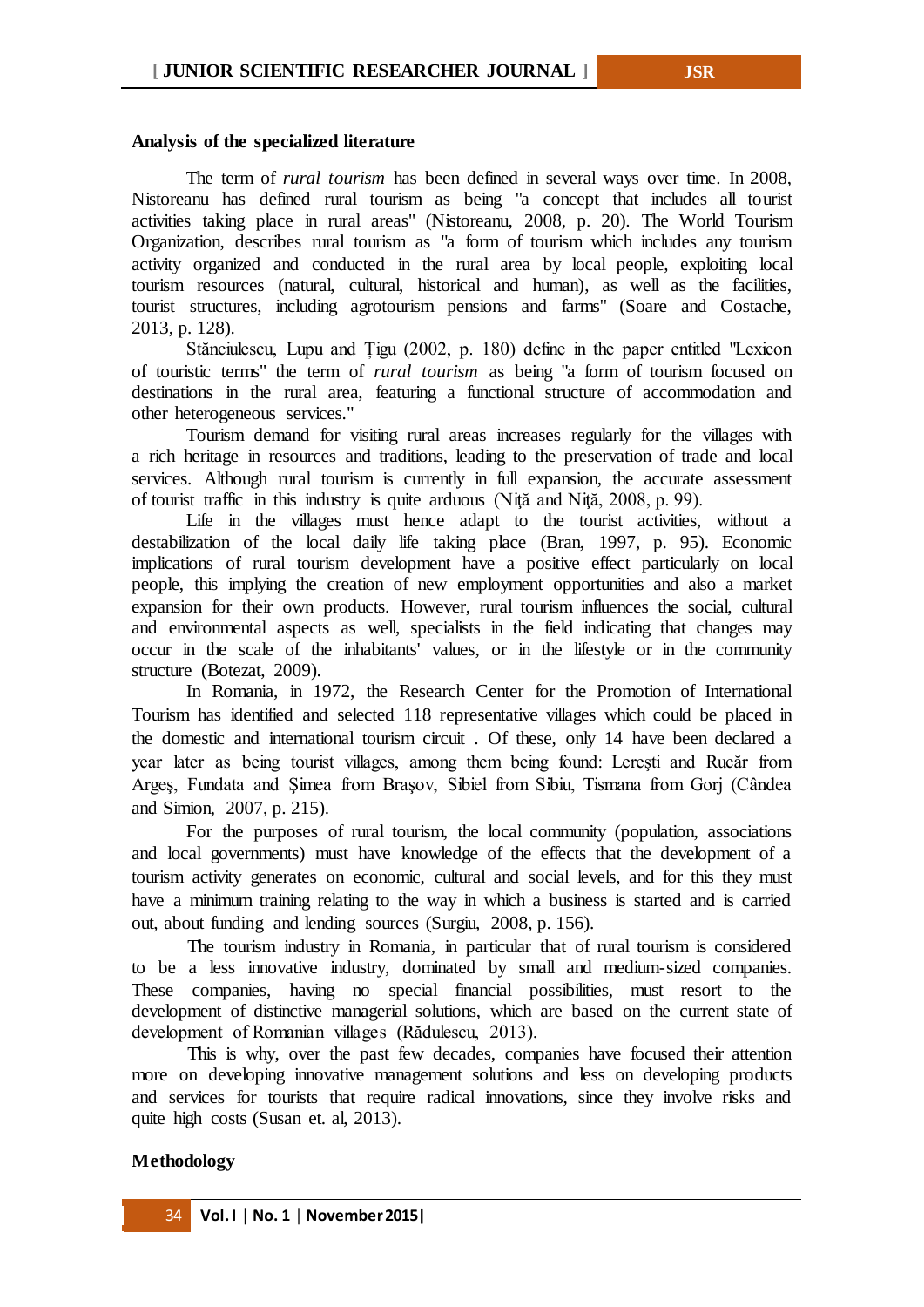The study is a retrospective analysis of Romanian rural tourism from the perspective of the specific number of accommodation units (agrotouristic pensions) and human resources employed. In this regard, the statistical data available at the National Institute for Statistics (TEMPO series of data) for the period 2007-2014 has been used. The analysis has been carried out in October and November 2015.

The research intends to propose solutions for enhancing rural tourism, solutions that can be implemented in a short period of time and which can generate real economic effects.

In the rural areas, the main form of accommodation is the agrotouristic pension. Through this study, we strive to do an analysis on the dynamics of the number of agropensions in Romania from 2007 and up to the year 2014, in order to see to what extent the opportunities arising from the integration in the European Union have had an influence. In view of this desideratum the trend of this period was followed, as well as the values recorded each year.

# **Results and discussions**

2007 is a reference year for the Romanian economy, Romania's integration into the European Union bringing numerous growth opportunities. For tourism, one of the most important advantages is the free movement within the European Union, travellers being able to travel without a visa from that date. As far as rural tourism goes, this constitutes one of the strengths of Romania (not modernized areas), attracting internal and international tourists with different motivations such as: the desire to discover new customs and cultures, the desire to relive moments from childhood, the curiosity for the places least promoted, but with a remarkable potential.

Among the most important aspects which help to strengthen Romanian rural tourism are the accommodation units and human resources. They have a decisive role in the formation of tourist behavior inclined toward this niche, being indispensable together with the natural resources.

Thus, the number of agro-pensions, in the first 3 years registers increases, (Figure no. 1) evolving from 1,252 units in the first year under analysis, to 1,321 in 2008 and reaching 1,373 in 2009.



Fig. no. 1 Dynamics of the number of agro-pensions during the period 2007-2014

Source: Carried out by authors on the basis of: <http://statistici.insse.ro/shop/>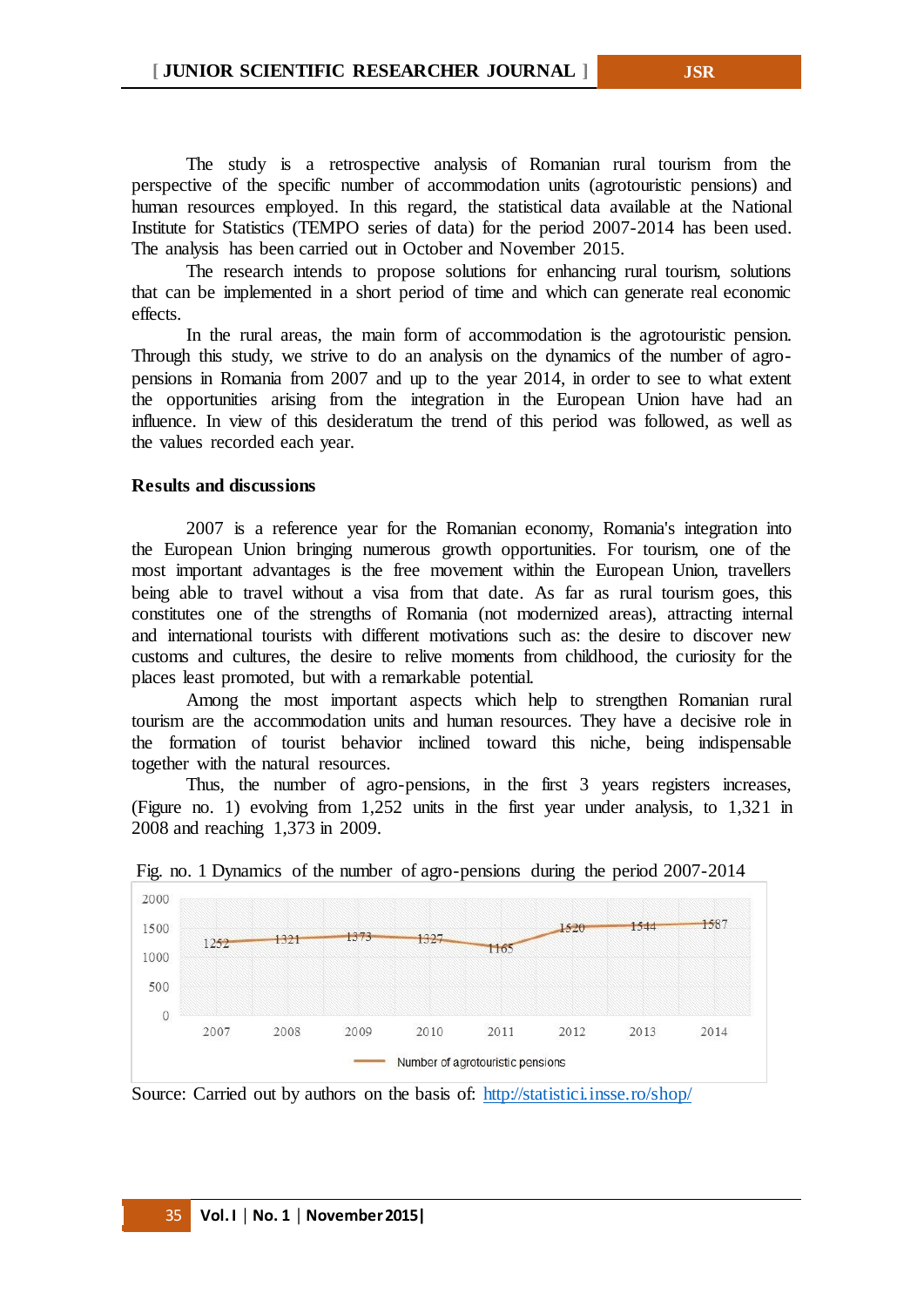2011 is a reference year for the analyzed series of data, by registering the lowest level of the number of agro-pensions at national level. The fact that the total number of accommodation units of this type is smaller than that of 2007, shows the unstable economic situation of this year, a fact that has generated both new investments to stop and the shutting down of some existing pensions.

Starting from 2012, increases are visible and constant. The number of pensions in Romania reaches 1,587 in 2014 from a number of only 1,252 in the first year of membership in the European Union.

One of the representative regions of the country for rural tourism is the one around Sibiu County. The number of agrotouristic pensions in this county follows a trend similar to that at national level for the years 2007-2014 (Figure no. 2). The increases in the first 3 years are due to the culture, tradition and customs in this county. It is worth mentioning that Sibiel is the first tourist rural locality in Romania which has been awarded a distinction at world level (Golden Apple).



Fig. no. 2 Evolution of the number of agrotouristic pensions in Sibiu County

In 2010 there has been a significant decline of approximately 73 percentage points in the number of pensions, the same trend being found in the nationwide situation also. This situation may be due to the measures adopted by the government which have resulted in massive closures of businesses. Other determining factors may be: the severe degradation of transport infrastructure and the lack of human resources motivation. The presence of a close link and of a direct proportionality between them and the quality of tourist services affects tourists' loyalty to a large extent.

Recent years of the analyzed data 2012-2013-2014, show an increasing trend compared to the same period last year. There are no further records of increases like in the first years of the time series, although on a national level numerous projects in support of this segment were carried out. The possible causes for this situation are the lack of infrastructure, low financial motivation of human resources in the area in question and consumers changing their preferences.

They have headed to other counties in the country, with very much to offer in terms of tourism, such as Alba or Braşov, which have benefited from intense media support. A crucial factor for changing preferences regarding tourism demand is also the lobby made by Prince of Wales, owner of a house in such an area (Viscri village).

In respect of the staff in agro-tourism, in the time series analyzed, its level does not register a constant trend, fluctuating from year to year. In the year 2007, the number

Source: Carried out by authors on the basis of: <http://statistici.insse.ro/shop/>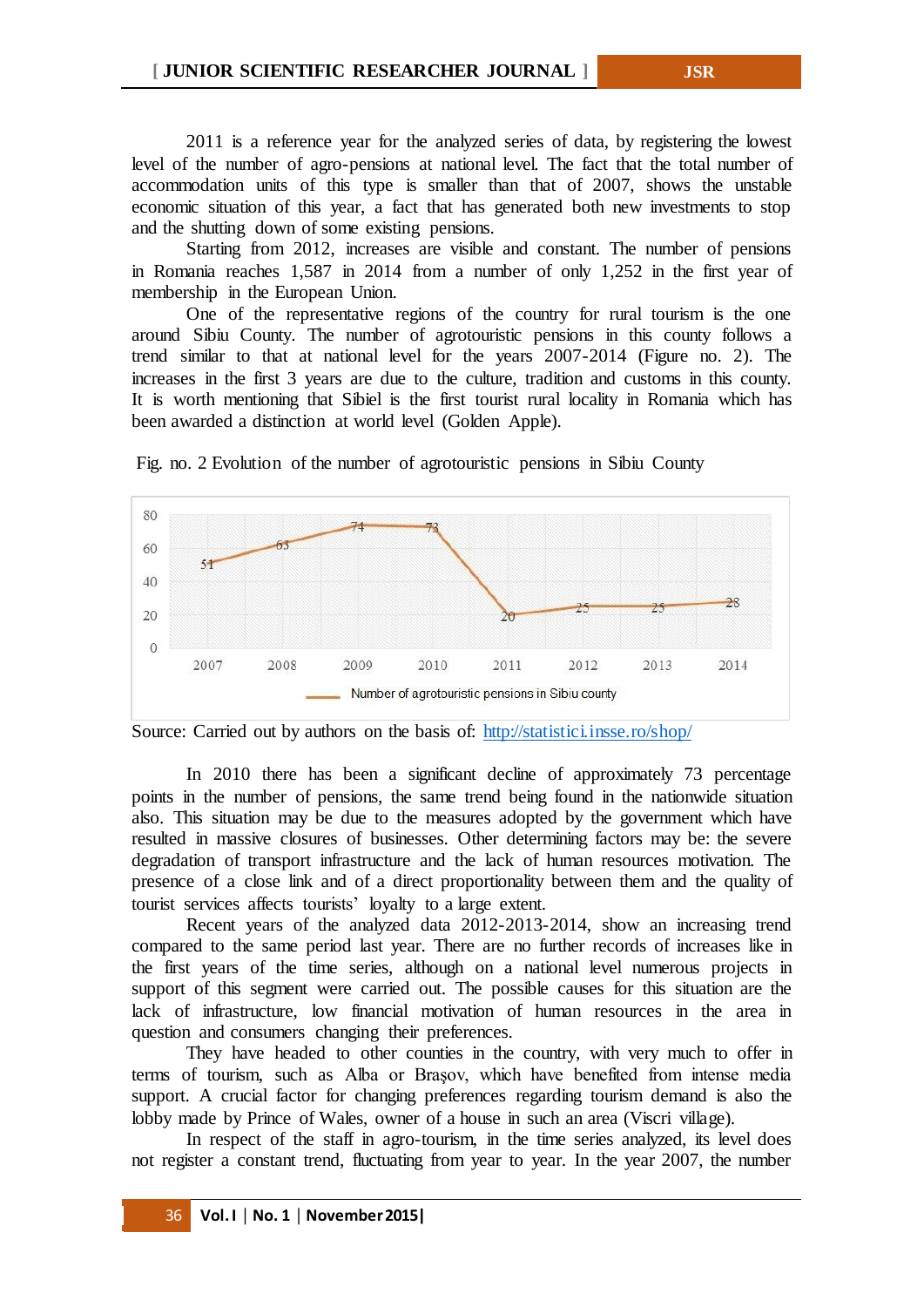of employees in hotels and restaurants in Sibiu Сounty was of 3,647. The level has increased over the next 2 years, reaching in 2008 to 4,200 and in 2009 to 4,553 (Figure no. 3). Subsequently, the level registered a slight decrease of approximately 5 percentage points, reaching the level of 4,327, which caused the closure of businesses in the industry or company restructuring.





Source: Carried out by authors on the basis of: <http://statistici.insse.ro/shop/>

In the last 3 years, the number of employees dropped from 4,372 in 2012 to 4,520 in 2013 and reached 4,756 in 2014. Thus an evolution between the original number from the year of Romania's integration in the European Union and the year 2014 can be observed - an increase of around 27%. This increase in the number of jobs is due to the deployment of large national and regional projects which encourage investments through the creation of new jobs (POSDRU, REGIO, PNDR etc).

The analysis of the number of agrotouristic units on a national level, at the level of Sibiu County (reference area for rural tourism in Romania) and of the human resources in the industry shows that the period 2007-2014 did not bring increases from year-to-year in investments and stability of employment. Problems such as the low degree of absorption of European funds, economic problems with which Romania was faced, fiscal policies which have contributed negatively to the appropriate development of this form of tourism.

# **Innovative methods of improving tourism services**

Given the potential of Romania in the field of rural tourism and increasing tourists demands, it is necessary to develop and implement measures to increase competitiveness. Thus 3 innovative ways which may contribute to the development of this niche have been identified.

Hundreds of foreigners worldwide receive free accommodation and meals in pensions, farms or hotels in Romania if they are willing to work. In other words, to be in charge of serving, cleaning or working on the fields. This way, the owners of the accommodation units are exempt from the payment of certain expenses, and volunteer tourists receive the chance to travel and get to know the culture and the people of the country in question directly.

This type of exchange, in the interest of both parties is promoted and practiced in the countries of Western Europe. For this purpose, there are sites with multiple data and news, such as: www.helpx.net, www.wwoof.net or [www.workaway.info.](http://www.workaway.info/) The postings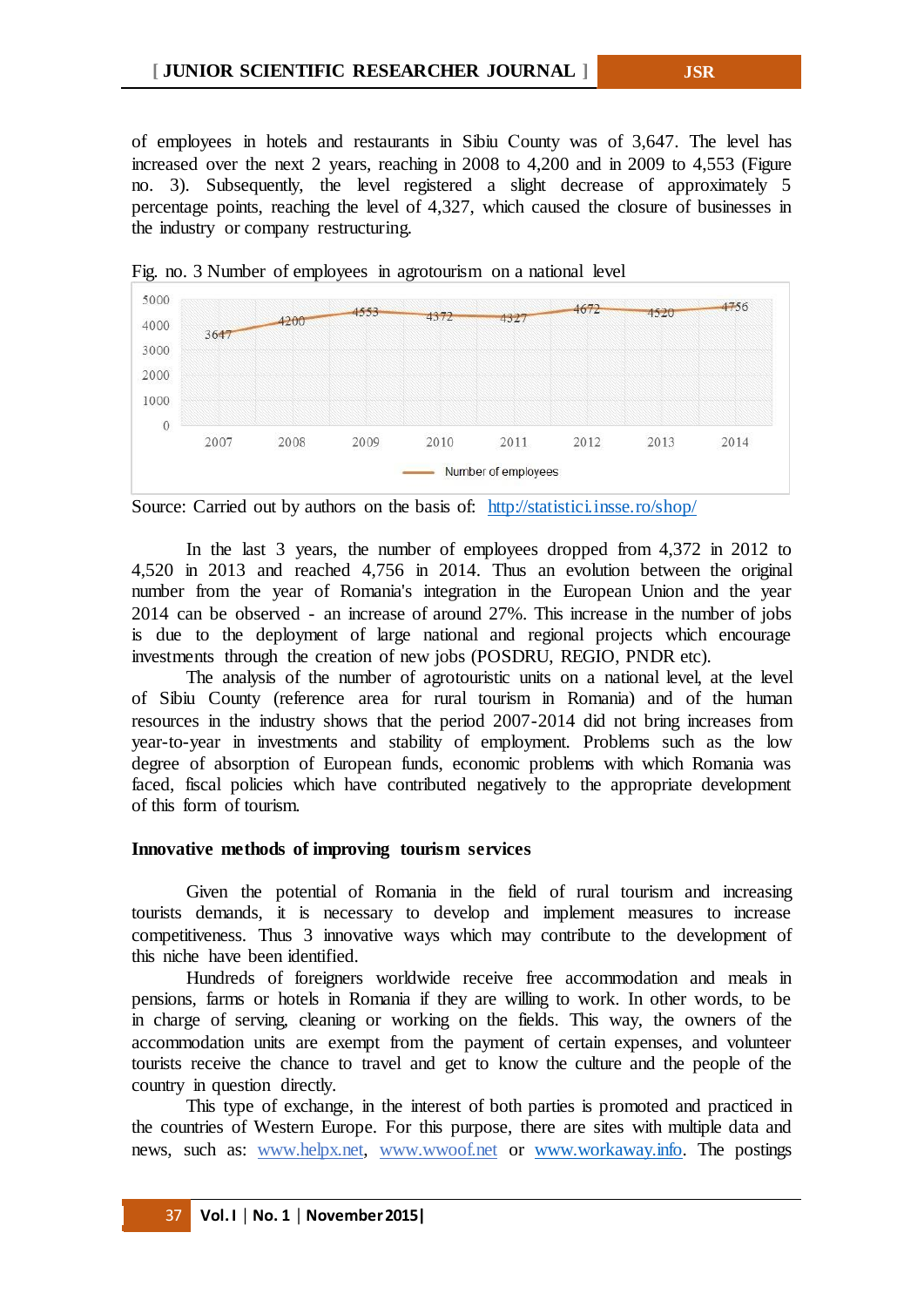contain useful information where those interested can find out which are the necessary steps, what experiences can be expected, which are their rights and obligations. These activities are part of a new form of niche tourism, called **volunteer tourism**. In Romania, there were a few attempts to promote these activities, especially in hostel-type accommodation units.

For rural tourism, this way to attract human resources for short periods of time is beneficial and with a high degree of novelty. People in rural areas are often isolated from the new trends in tourist behavior, and such an experience for the entrepreneurs in the industry will bring a fresh view, but without impairing the specific of rural culture.

Furthermore, this form of tourism is also a great way of promotion on an international level. Those who go through such an exchange achieve a multiplier effect for the destination, the spreading of the descriptions of the places and unique customs in Romania can take place with remarkable ease at present, social networks becoming in the last few years a promoter of tourism trends.

Another way of improving and promoting the services of rural tourism in Romania, this time on national level, is to develop a **national portal of seasonal tourism job vacancies.** This must contain aspects such as: the legislation in force, European Directives, rights and obligations of employees and jobs available for exchanges depending on seasonality.

In this way the solutions found so far would be combined, those of improving the human resources in the tourism sector, going thus further to the next step, by bringing together the supply and demand of employment in the industry. Human resources are one of the key elements in the service sector, and the tourism sector many times represents the first contact of customers with the tourist destination. Seasonality has adverse effects on the personnel also, the breaks during the year which sometimes last several months being harmful as far as the level of professional training goes. Such a portal would reduce these harmful effects, by enabling the outsourcing of jobs with requirements that match the applicant's skills.

Another solution for keeping and attracting human resources in rural tourism is the **absorption of European funds**. This should be done taking into account the market needs and Romania's history in this regard. Previous program experience, 2007-2013, with its weak points, must be regarded as a starting point. So, consideration must be given to issues such as: excessive bureaucracy, compliance with the time limits for the reimbursement of funds, simplifying of forms, rapidity in settling disputes.

Axes of the Human Capital Operational Program (HCOP) which can be accessed for the period 2014-2020 are: PA 1: Jobs for young people initiative, PA 2: Improving the situation of young people in NEETs category, PA 3: Jobs for everyone, PA 4: Social inclusion and combating poverty, PA 5: CLLD - Integrated measures intended for the communities at risk of poverty and PA 6: Education and competences. Therefore, in order to improve tourism services by developing human resources, financing programs which have this aspect as a reference point can be accessed (table no. 1).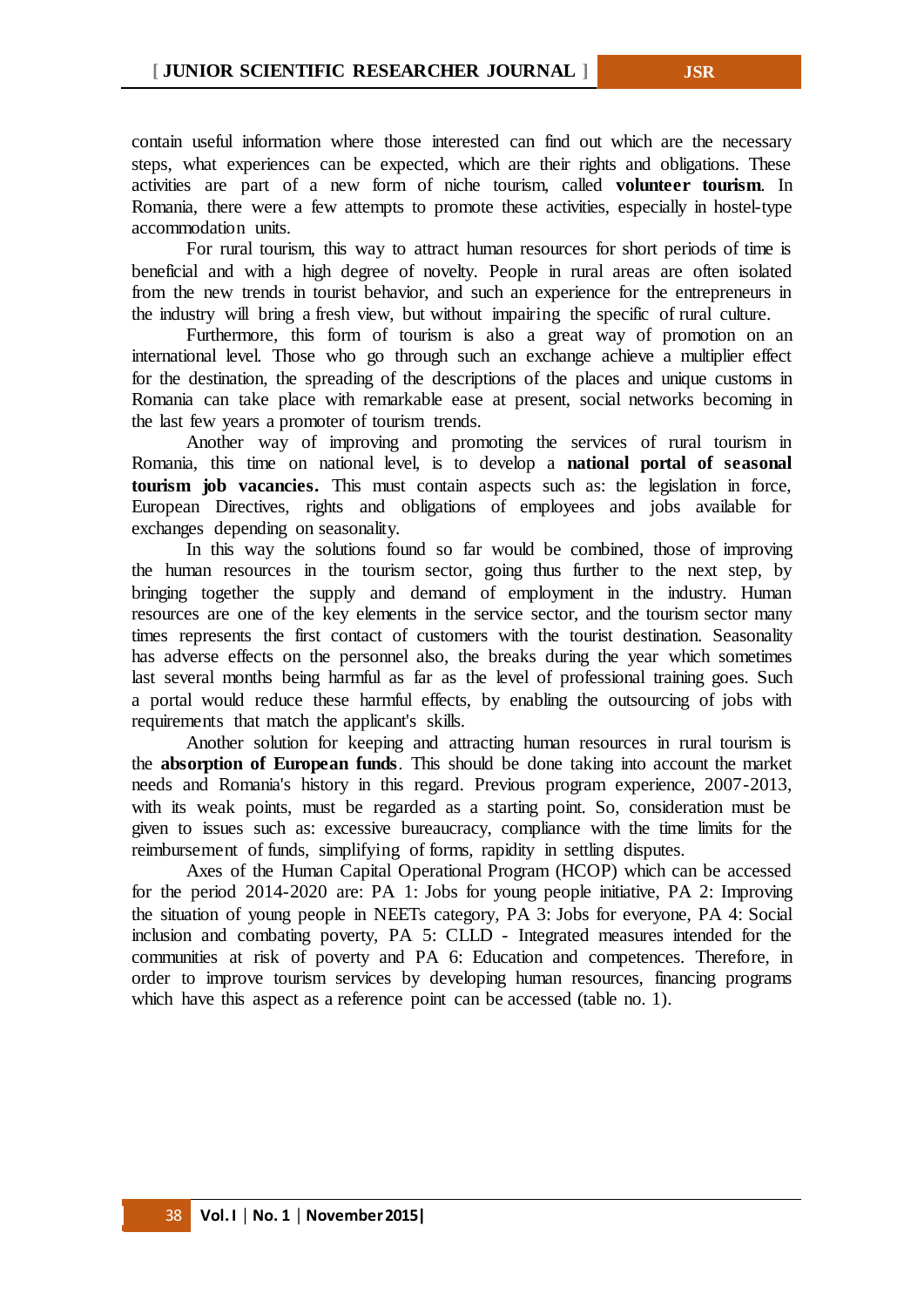| Program     | Axis           | Specific objectives                                                                                                                                                                                                                                                                                                                                                                                                                                                                                                                                                                |
|-------------|----------------|------------------------------------------------------------------------------------------------------------------------------------------------------------------------------------------------------------------------------------------------------------------------------------------------------------------------------------------------------------------------------------------------------------------------------------------------------------------------------------------------------------------------------------------------------------------------------------|
| <b>HCOP</b> | 1              | Customized services for purposes of information, advice and<br>guidance for the identification of the best support options -<br>education, training, employment or, where this is possible or<br>necessary, a combination of the three support options;<br>Vocational training programs;<br>Assessment and certification for recognition of the competences<br>acquired in informal and non-formal context;                                                                                                                                                                        |
| <b>HCOP</b> | $\overline{2}$ | Financial incentives for employers, in order to create jobs for<br>NEETs young - young people who are not professionally<br>employed and do not follow any educational or training program;<br>Financial support for the setting up of enterprises;<br>Advice and training in entrepreneurship;<br>Financial support for young people who find a job in another<br>area/region by gratifications for mobility and/or installation;                                                                                                                                                 |
| <b>HCOP</b> | 3              | Improvement of participation in the labor market for persons in<br>search of a job and of those inactive, aiming in particular towards<br>the long-term unemployed, older workers (55 to 64 years), people<br>of Roma ethnicity, people with disabilities, people living in rural<br>areas and other vulnerable groups<br>Increasing employment by encouraging entrepreneurship and the<br>setting up of enterprises<br>Stimulating the participation of employers in the vocational<br>training of employees<br>Adaptation to the change of workers, enterprises and entrepreneur |

Table no. 1 Financing programs for human resources (2014-2020)

Source: Carried out by authors on the basis of[: www.fonduri-ue.ro](http://www.fonduri-ue.ro/)

During the period between 2014 and 2020, a main program aimed at developing human resources has been identified, the latter having several representative axes depending on the aim pursued. Human Capital Operational Program (HCOP), through axis 1, concerns vocational training programs, assessment and certification of competences, as well as counseling. Axis 2 aims at the financial aspects for employers, and axis 3 focuses its attention on people who are part of vulnerable groups: Roma, the unemployed or people with disabilities.

For these initiatives to be successful it is necessary to reduce bureaucracy or to seek to obtain results with clear purpose of respecting payment periods. Subsidized training of personnel in the tourism sector contributes directly to the increase of Romania competitiveness in this sector. Thus, attracting European money and their absorption must constitute a priority both at micro and macro level.

# **Limitations and advantages.**

The main limit of this study consists in the fact that a single representative region for the Romanian rural tourism has been included, namely Sibiu County area. Given the potential for rural tourism in Romania, extending this approach to the level of the others regions is required.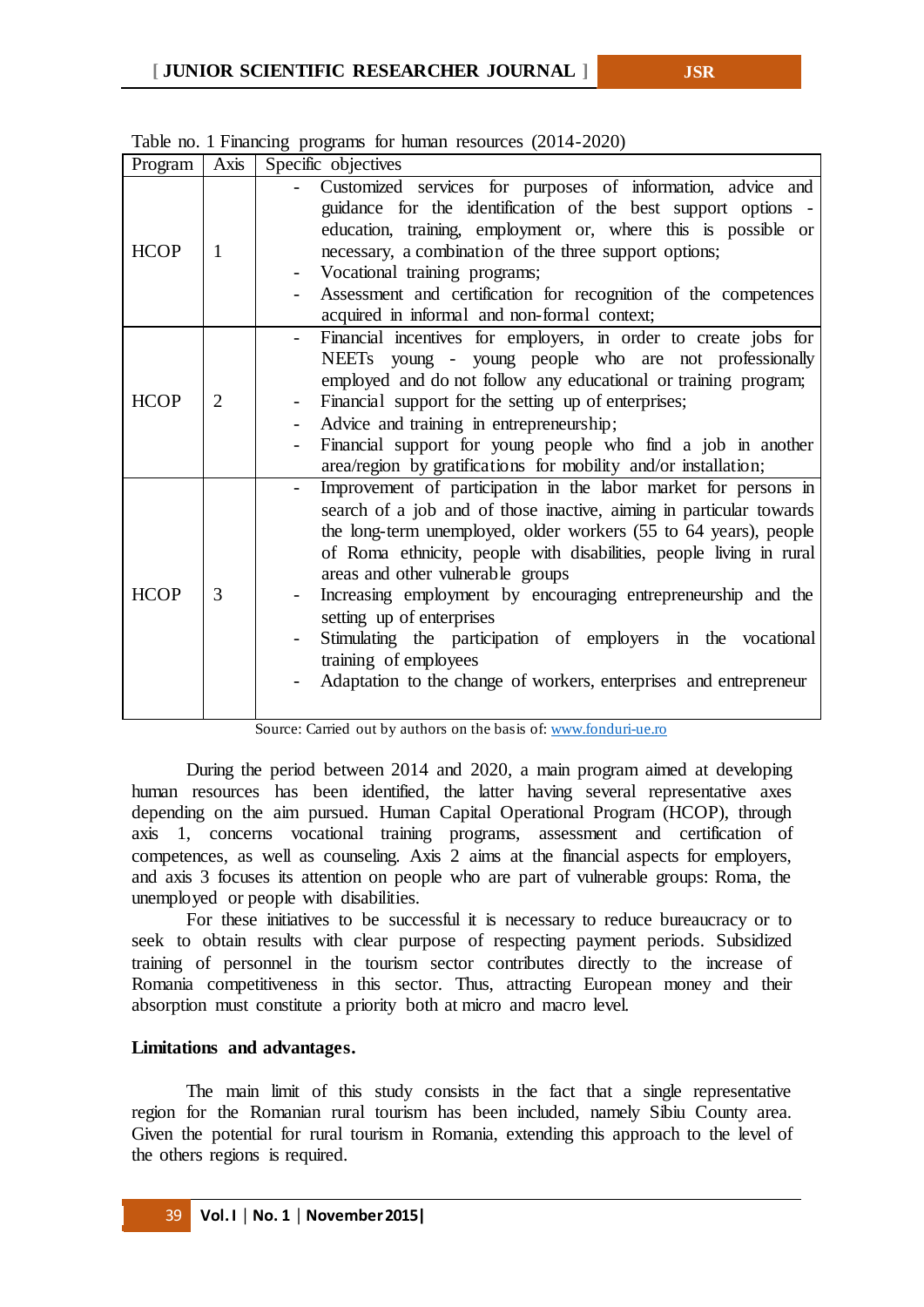The main advantage of this research is represented by the analysis of the 8 years time series, having as initial year the year of Romania's European integration. Therefore, the data was analyzed for a recent period, relevant to the development of tourism.

# **Conclusions**

In a country marked by the transition from one political system to another, decrease of the population growth, of the standard of living and by the approximately 5 years of economic crisis which has resulted in the loss of jobs and mutations in the socio-economic system, rural tourism may represent a point of reference in the development of Romanian villages.

The time series under analysis shows that the number of agrotouristic pensions at national level has preponderantly undergone an increase. In 2011 the lowest level of the indicator was recorded, both at national level as well as at the level of Sibiu County, among the causes identified being the infrastructure's degradation, the lack of motivation among human resources and seasonality.

In order for a sustained growth of this niche to take place, it is necessary to impose certain measures that will lead to an increase in the quality of products and services provided in the agrotouristic pensions. Measures identified for the development of areas with high agroturistic potential in Romania are: volunteer tourism, development of national portals for the presentation of vacancy jobs in the tourism sector and accessing European funds for human capital development. They were designed to meet the demands of today's tourists (always aware of the latest trends) and of the human resources. Workers in the tourism sector are the main point of contact between services and tourists, therefore a great attention regarding their improvement is required.

# **Bibliography**

- 1. "Gal Orizonturi" Association (2012) (Online), Analysis of rural tourism and agrotourism in the area Gal Orizonturi 2012 for highlighting the endogenous potential. http://www.gal-orizonturi2012.ro/uploads/Studiu%20de%20zona% 20II%20%20GAL%20Orizonturi%202012.pdf [Accesed: 02 October 2012]
- 2. Botezat, A. (2009) *Percepţiile rezidenţilor locali asupra dezvoltării turismului în zona rurală*, which was published in the volume XVII, Turismul rural românesc în contextul dezvoltării durabile, Editura Tehnopress, Iaşi.
- 3. Bran, F. et. al. (1997) *Turismul rural, modelul European*. Editura Economică, Bucharest.
- 4. Cândea, M and mion, T. (2007) *Potenţialul turistic al României*. Editura Universitară, Bucharest.
- 5. Ionică, S and Costache, S. (2013) *Ecoturism şi turism rural*. Editura Europlus, Galati.
- 6. Nistoreanu, P. (2008) *Turismul rural românesc: actualitate şi perspective*. vol. I, Performantica, Iaşi.
- 7. Niţă, I and Niţă, C. (2008) *Piaţa Turistică a României*. Editura Economică, Bucharest